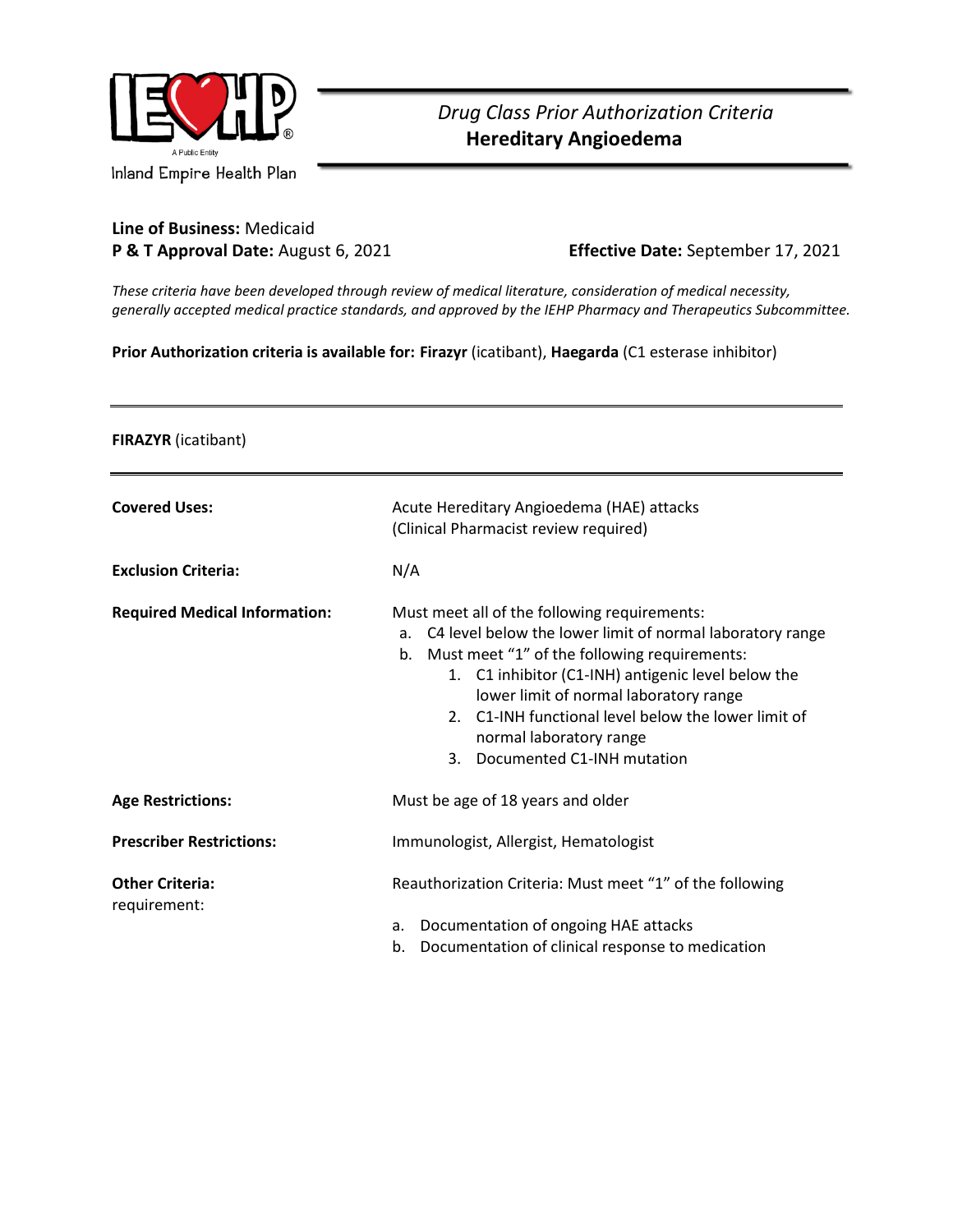

## **HAEGARDA** (C1 esterase inhibitor)

| <b>Covered Uses:</b><br><b>Exclusion Criteria:</b> | Routine prophylaxis of Hereditary Angioedema (HAE) attacks<br>(Clinical Pharmacist review required)<br>N/A                                                                                                                                                                                                                                                                                                                                                                                                                                                      |
|----------------------------------------------------|-----------------------------------------------------------------------------------------------------------------------------------------------------------------------------------------------------------------------------------------------------------------------------------------------------------------------------------------------------------------------------------------------------------------------------------------------------------------------------------------------------------------------------------------------------------------|
| <b>Required Medical Information:</b>               | Must meet all of the following requirements:<br>a. C4 level below the lower limit of normal laboratory range<br>b. Must meet "1" of the following requirements:<br>1. C1 inhibitor (C1-INH) antigenic level below the<br>lower limit of normal laboratory range<br>C1-INH functional level below the lower limit of<br>$2^{\circ}$<br>normal laboratory range<br>Documented C1-INH mutation<br>3.<br>If indication is for prophylaxis (not acute attack):<br>c.<br>Documentation of inadequate response or clinically<br>significant adverse effects to danazol |
| <b>Age Restrictions:</b>                           | Must be age of 12 years and older                                                                                                                                                                                                                                                                                                                                                                                                                                                                                                                               |
| <b>Prescriber Restrictions:</b>                    | Immunologist, Allergist, Hematologist                                                                                                                                                                                                                                                                                                                                                                                                                                                                                                                           |
| <b>Other Criteria:</b>                             | Reauthorization Criteria: Must meet the following requirement:<br>Documentation of clinical response to medication<br>a.                                                                                                                                                                                                                                                                                                                                                                                                                                        |